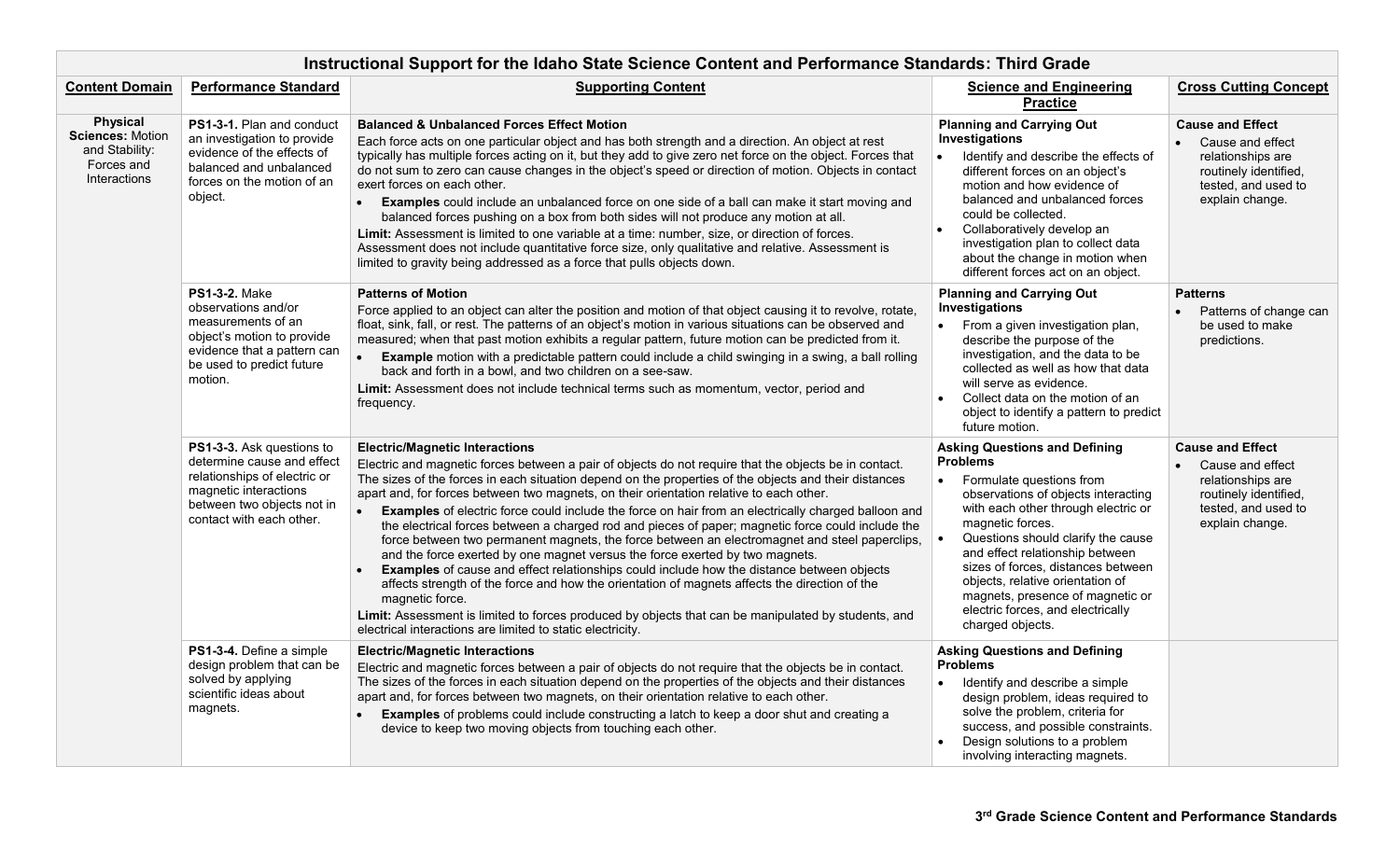| <b>Content Domain</b>                                                            | <b>Performance Standard</b>                                                                                                                                                                                        | <b>Supporting Content</b>                                                                                                                                                                                                                                                                                                                                                                                                                                                                                                                                                                                    | <b>Science and Engineering Practice</b>                                                                                                                                                                                                                                                                                                                                                                                                                        | <b>Cross Cutting Concept</b>                                                                                             |
|----------------------------------------------------------------------------------|--------------------------------------------------------------------------------------------------------------------------------------------------------------------------------------------------------------------|--------------------------------------------------------------------------------------------------------------------------------------------------------------------------------------------------------------------------------------------------------------------------------------------------------------------------------------------------------------------------------------------------------------------------------------------------------------------------------------------------------------------------------------------------------------------------------------------------------------|----------------------------------------------------------------------------------------------------------------------------------------------------------------------------------------------------------------------------------------------------------------------------------------------------------------------------------------------------------------------------------------------------------------------------------------------------------------|--------------------------------------------------------------------------------------------------------------------------|
| <b>Life Sciences:</b><br>Ecosystems:<br>Interactions,<br>Energy, and<br>Dynamics | LS1-3-1. Construct an<br>argument that some<br>animals form groups that<br>help members survive.                                                                                                                   | Some Animals Form Groups to Help Members Survive<br>Being part of a group helps animals obtain food, defend themselves, and cope with<br>changes. Groups may serve different functions and vary dramatically in size.                                                                                                                                                                                                                                                                                                                                                                                        | <b>Engaging in Argument from Evidence</b><br>Identify a claim about the idea that some<br>animals form groups and being a member<br>of a group helps members survive.<br>Describe given evidence, data, or models<br>identifying types of animals that live in<br>groups and why they do so.<br>Use reasoning to describe, identify,<br>evaluate, critique and connect relevant<br>evidence to construct an argument that<br>supports the claim.               | <b>Cause and Effect</b><br>Cause and effect<br>relationships are routinely<br>identified and used to<br>explain change.  |
| <b>Life Sciences:</b><br>Heredity:<br>Inheritance and<br>Variation of Traits     | LS2-3-1. Analyze and<br>interpret data to provide<br>evidence that plants and<br>animals have traits<br>inherited from parents and<br>that variation of these traits<br>exists in a group of similar<br>organisms. | Plants and Animals Inherit Traits/Variations Exist In Similar Organisms<br>Many characteristics of organisms are inherited from their parents. Different organisms<br>vary in how they look and function because they have different inherited information.<br><b>Examples</b> of patterns are the similarities and differences in traits shared between<br>offspring and their parents, or among siblings. Emphasis is on organisms other than<br>humans.<br>Limit: Assessment does not include genetic mechanisms of inheritance and prediction of<br>traits. Assessment is limited to non-human examples. | Analyzing and Interpreting Data<br>Use graphical displays to organize data<br>including traits of plant and animal<br>offspring/parents and variations of similar<br>traits in groups of similar organisms.<br>Identify and describe patterns within the<br>data.<br>Describe patterns that serve as evidence<br>of inherited traits, variance in traits, and<br>variation of traits in groups of organisms of<br>the same type.                               | <b>Patterns</b><br>Similarities and differences<br>in patterns can be used to<br>sort and classify natural<br>phenomena. |
|                                                                                  | LS2-3-2. Use evidence to<br>support the explanation<br>that traits can be influenced<br>by the environment.                                                                                                        | <b>Traits Can Be Influenced By Environment</b><br>Other characteristics result from individuals' interactions with the environment, which can<br>range from diet to learning. Many characteristics involve both inheritance and<br>environment. The environment also affects the traits that an organism develops.<br>Examples of the environment affecting a trait could include normally tall plants grown<br>with insufficient water are stunted; and, a pet dog that is given too much food and<br>little exercise may become overweight.                                                                | <b>Constructing explanations and Designing</b><br><b>Solutions</b><br>Identify a given explanation to be<br>supported including that inherited traits<br>can be influenced by the environment.<br>Identify, describe, and use evidence to<br>construct or support the explanation.<br>Use reasoning to connect the evidence<br>and support the explanation to describe<br>specific cause and effect relationships<br>between environmental factors and traits. | <b>Cause and Effect</b><br>Cause and effect<br>relationships are routinely<br>identified and used to<br>explain change.  |